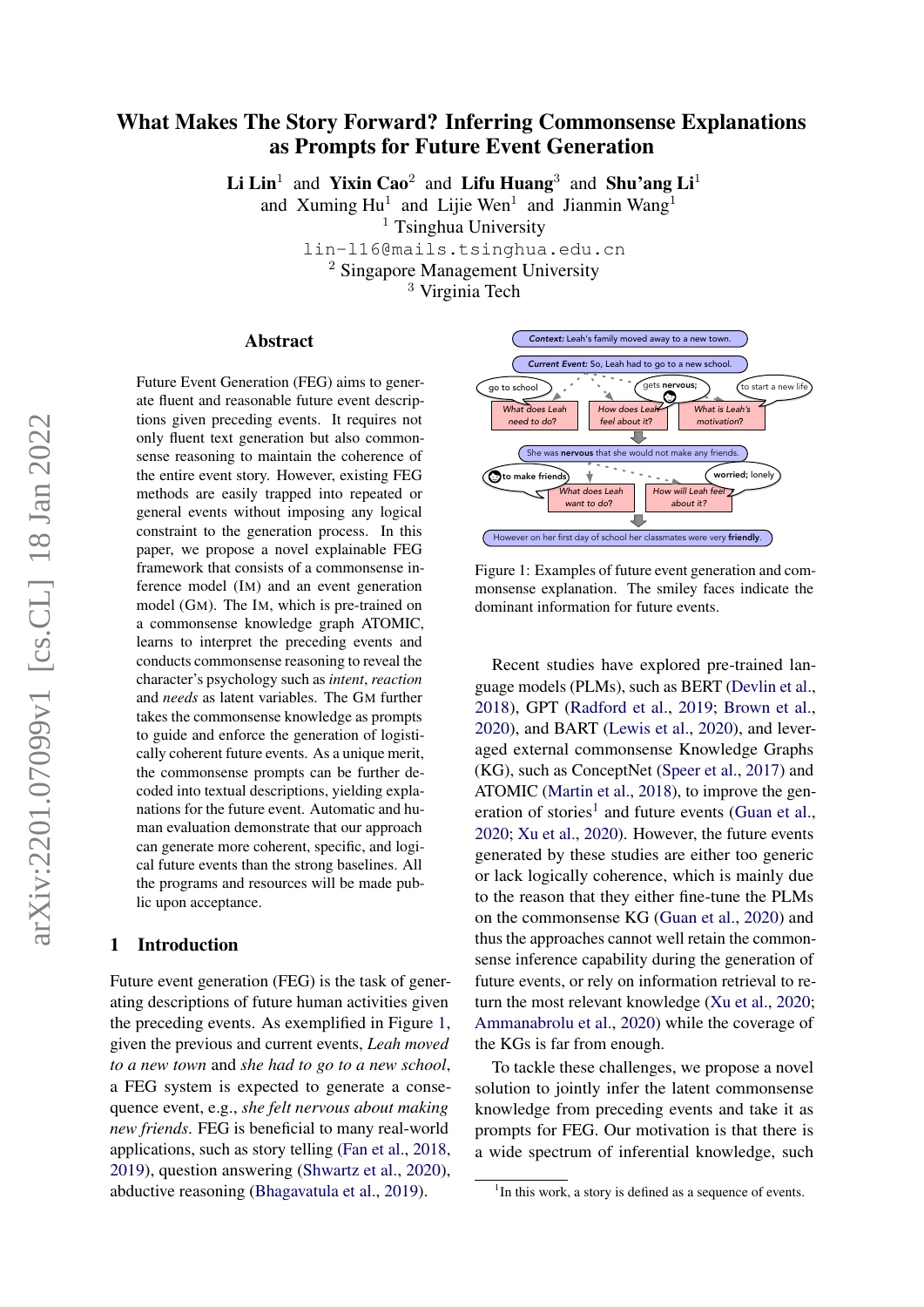as the *cause* and *effect* of the preceding events or the *intent*, *reaction*, *needs* of the character inferred from the preceding events, which naturally leads the story forward and the prediction of the future events. As shown in Figure [1,](#page-0-0) given that *Leah had to go to a new school*, if we correctly infer that the *emotional reaction* of *Leah* would be *nervous*, we can better predict a future event, *Leah felt nervous about making new friends*. However, there is still a critical question remaining: how to best leverage the latent commonsense knowledge to enhance future event generation, especially there are no available datasets providing sufficient annotations for various latent commonsense inference?

We further propose to answer the question with a novel COEP framework that infers Commonsense Explanations to Prompt FEG. It consists of a commonsense Inference Model (IM) learning to infer the latent commonsense knowledge from preceding events and a future event Generation Model (GM) that takes the commonsense knowledge as soft prompts conditional on preceding events to predict future events. Inspired by the prior studies [\(Bosselut et al.,](#page-8-8) [2019;](#page-8-8) [Hwang et al.,](#page-8-9) [2021\)](#page-8-9), we first fine-tune the IM on ATOMIC. An additional discriminator is also pre-trained with IM to distinguish whether the commonsense inference is correlated with the input events, which is further applied to weakly supervise the learning of the commonsense prompts in GM. Compared with all previous studies on FEG, a unique advantage of COEP lies in that the latent commonsense prompts can be further decoded into textual descriptions, yielding explanations for the future event.

In summary, the contributions of this work are: (i) We propose a new COEP framework which infers the latent commonsense knowledge from preceding events and takes it as soft prompts to guide the logically coherent future event generation. (ii) Our COEP framework is explainable as the commonsense representations corresponding to prompts can be decoded into particular textual explanations by IM. (iii) We have conducted extensive experiments on publicly available benchmarks. Both automatic and human evaluations demonstrate the effectiveness of COEP, and further ablation studies on our results highlight the consistent, specific, and logical generation process.

# 2 Methodology

We formulate the FEG task as follows: given a sequence of history events  $X = (e_1, e_2, \ldots, e_{n-1})$ indicating the background context and a current event  $e^2$  $e^2$  e<sub>n</sub> which is directly prior to the future event  $e_{n+1}$ , the model learns to capture the contextual and commonsense information and generate  $e_{n+1}$ .

Our COEP framework aims to incorporate the commonsense knowledge inferred from preceding events to guide the FEG task. As shown in Figure [2,](#page-2-0) it consists of two components: (1) a commonsense Inference Model (IM), which is fine-tuned on ATOMIC to infer the commonsense knowledge given events and a particular commonsense relation (i.e., 9 commonsense dimensions as illustrated in Table [1\)](#page-1-1) as input; and (2) a future event Generation Model (GM) that takes the various commonsense knowledge as soft prompts to enhance the future event generation. Both of these two models are based on BART [\(Lewis et al.,](#page-8-5) [2020\)](#page-8-5), a large-scale pre-trained language model. Based on the finetuned IM, we directly use the latent representations from IM encoder as continuous prompt vectors to GM. To tune the prompts during the future event generation, we also design a discriminator to estimate the coherence between the commonsense inference decoded from the latent representations and the preceding events.

<span id="page-1-1"></span>

| Input Event: PersonX repels PersonY's attack |                    |                |  |
|----------------------------------------------|--------------------|----------------|--|
| xIntent                                      | xEffect            | oReact         |  |
| (PersonX intent)                             | (PersonX effect)   | (Other react)  |  |
| to protect others                            | gains an enemy     | weak; ashamed  |  |
| xNeed                                        | xWant              | oWant          |  |
| (PersonX need)                               | (PersonX want)     | (Other want)   |  |
| to defense himself                           | to call the police | attack again   |  |
| xAttr                                        | xReact             | oEffect        |  |
| (PersonX attribute)                          | (PersonX react)    | (Other effect) |  |
| skilled; brave                               | angry; tired       | get hurts      |  |

Table 1: An example of ATOMIC. Texts in () show the extended relations for IM fine-tuning.

#### 2.1 Commonsense Inference Model

As aforementioned, the commonsense Inference Model (IM) is based on a pre-trained BART [\(Lewis](#page-8-5) [et al.,](#page-8-5) [2020\)](#page-8-5). Following previous studies [\(Bosse](#page-8-8)[lut et al.,](#page-8-8) [2019;](#page-8-8) [Hwang et al.,](#page-8-9) [2021\)](#page-8-9), we first finetune the IM on ATOMIC [\(Martin et al.,](#page-9-3) [2018\)](#page-9-3), a

<span id="page-1-0"></span><sup>&</sup>lt;sup>2</sup>In event stories, each event is a sentence describing human's daily activities as shown in Figure [1](#page-0-0)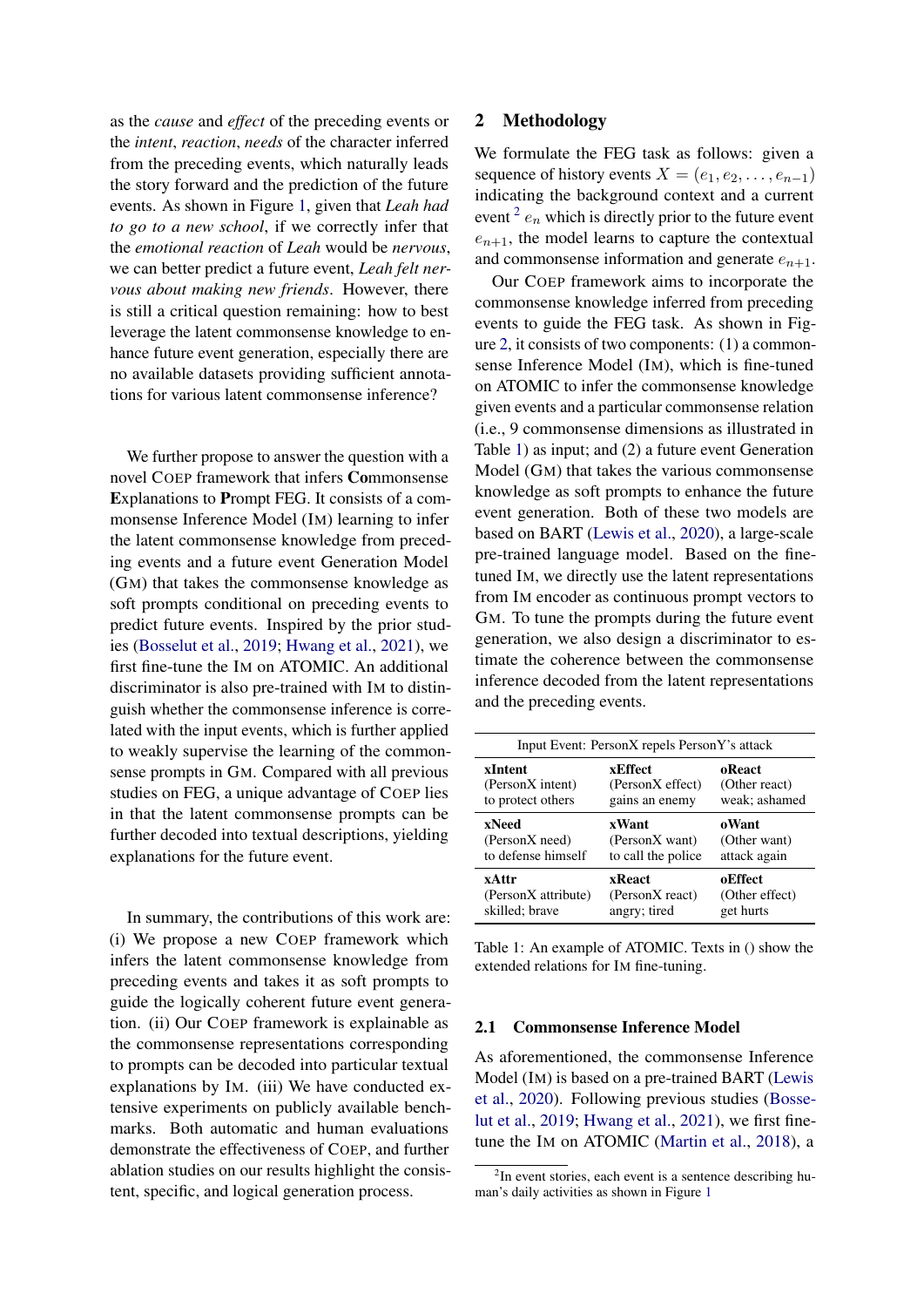<span id="page-2-0"></span>

Figure 2: The architecture of COEP framework. We decompose the framework into the following two parts: 1) the commonsense inference model (IM) fine-tuned with ATOMIC; 2) the event generation model (GM) to capture the contextual information of preceding events. The prompting block can integrate commonsense information as prompts to guide the event generation, which is illustrated in the right dashed frame.

large-scale commonsense KG covering 9 dimensions of inferential knowledge as described in Table [1.](#page-1-1) We formulate the training tuples for IM as  $\langle x_I, u \rangle$ , where  $x_I$  denotes a multi-segment sequence which concatenates an input event e and an extended relational phrase  $r$  corresponding to each commonsense dimension<sup>[3](#page-2-1)</sup>, e.g., PersonX intent, as shown in the parenthesis in Table [1.](#page-1-1) For each segment, we add two special tokens  $\langle s \rangle$  and  $\langle \langle s \rangle$  to represent the beginning and ending separately fol-lowing [\(Bhagavatula et al.,](#page-8-2) [2019\)](#page-8-2).  $u$  is a textual description denoting the commonsense knowledge inferred from  $x_7$ .

$$
P(u_t|u_{<};) = \sigma(\text{DEC}_{\mathcal{I}}(\mathbf{H}_{u_{<};t}^l, \text{ENC}_{\mathcal{I}}(x_{\mathcal{I}}))\mathbf{W} + \mathbf{b})
$$

where  $u_t$  and  $u_{lt}$  denote the t-th token and all the previous t-1 tokens in u.  $H_{u \leq t}$  are the decoder hidden states of all the  $t-1$  tokens. l is the total number of layers in the encoder and decoder.  $ENC<sub>\mathcal{I}</sub>$ and  $DEC_{\mathcal{I}}$  indicate the encoder and decoder in IM respectively. W and b are learnable parameters.  $\sigma$  represents the softmax function to produce the probability of output tokens throughout this paper. The training objective is to minimize the following negative log-likelihood:

$$
L_{\mathcal{I}}^{lm} = -\sum_{t=1}^{|u|} log P(u_t | u_{< t})
$$

where  $|u|$  denotes the total number of tokens in the target commonsense inference.

To better encourage the IM to infer the commonsense knowledge, we further designed a discriminator to score the coherence between the commonsense inference and the input event and relation. For each tuple  $s = \langle x_{\mathcal{I}}, u \rangle$  constructed from ATOMIC, we randomly sample another  $u'$ from other tuples and construct a negative sample  $\langle x_I, u' \rangle$ . We then design a discriminator based on the BART sequence classification head, which is optimized with the cross-entropy objective:

$$
L_{\mathcal{I}}^{D} = -log P(\mathbf{I}_{s} = \tilde{\mathbf{I}}_{s} | s = \langle x_{\mathcal{I}}, u \rangle)
$$

$$
\mathbf{I}_{s = \langle x_{\mathcal{I}}, u \rangle} = \begin{cases} 0, & u : \text{true} \\ 1, & u : \text{negative} \end{cases}
$$

where  $\tilde{\mathbf{I}}_s$  refers to the binary logits produced by the discriminator.

The overall objective of fine-tuning IM is to minimize the combination of the two objectives:

$$
L_{\mathcal{I}} = L_{\mathcal{I}}^{lm} + L_{\mathcal{I}}^{D}
$$

#### 2.2 Event Generation Model

The event Generation Model (GM) is based on another pre-trained BART that considers the preceding events as well as the commonsense inference from the IM to generate the future events. To better acquire the future event generation capability, we leverage the ConceptNet [\(Speer et al.,](#page-9-2) [2017\)](#page-9-2), a general multilingual KG covering 36 relations, such as *Antonym*, *SimilarTo*, *HasSubevent* and so on. We carefully select 6 types of relations that are related to sequential events<sup>[4](#page-2-2)</sup> and collect  $39,530$ event pairs  $\langle e_p, e_f \rangle$  for fine-tuning GM, where  $e_p$ 

<span id="page-2-1"></span>We use the training splits from [\(Sap et al.,](#page-9-4) [2019\)](#page-9-4), which splits 24,313 seed events into training, validation, and test sets (80%/10%/10%), for fine-tuning the IM where the average number of words in each event is 4.6.

<span id="page-2-2"></span><sup>&</sup>lt;sup>4</sup>The relations indicate sequential order between events are: *Causes*, *HasPrerequisite*, *HasSubevent*, *HasFirstSubevent*, *HasPrerequisite*,*HasLastSubevent*.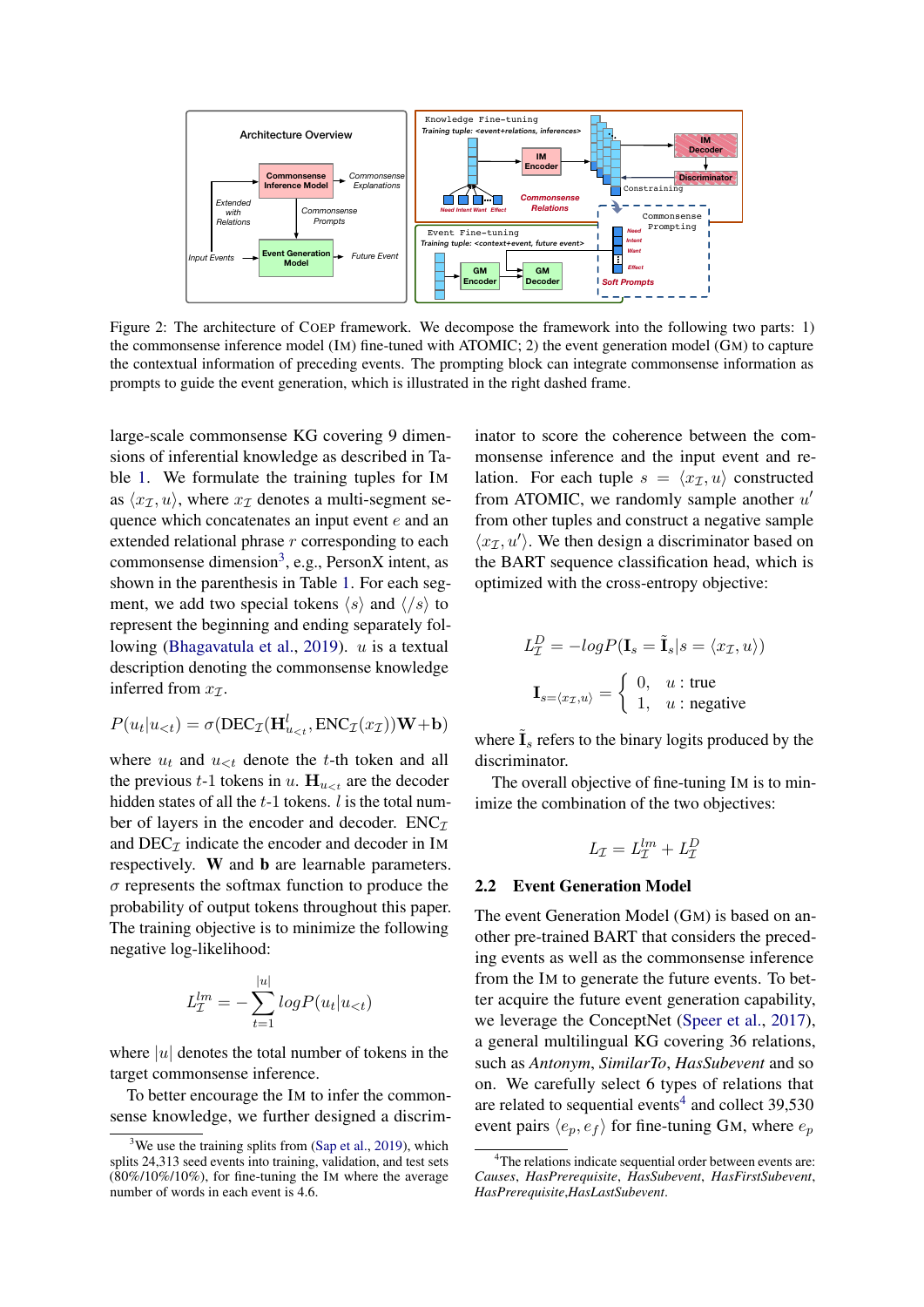and  $e_f$  denote the preceding and future event respectively. The average number of words in the events is 2.67. The objective of ConceptNet finetuning is to generate  $e_f$  given  $e_p$  by minimizing the following negative log-likelihood:

$$
L^{cn}=-\sum^{|w|}\sigma(\textrm{DEC}_{{\mathcal{G}}}(H^{l}_{w_{
$$

where  $|w|$  denotes the total tokens in target tail events.  $ENC_G$  and  $DEC_G$  indicate GM encoder and decoder.

After fine-tuning GM on the ConceptNet, we finally train it on FEG task by considering both the preceding events and the commonsense inference from IM. To enrich the context information, GM will take all the history events as well as the current event as input, which are concatenated as a multisegment sequence  $x_G$ , where each segment corresponds to a preceding event and special tokens  $\langle s \rangle$ and  $\langle \cdot | s \rangle$  are also added at the beginning and ending of each segment. To incorporate the commonsense inference from the IM, we introduce a prompting block that collects the last hidden state of  $\langle \cdot | s \rangle$  from IM encoder based on each commonsense relation and take them as soft prompts. Given an extended input  $x_{\mathcal{I}_i}$  based on the preceding events and a particular commonsense relation  $r_i$ , we obtain the last hidden state of the corresponding  $\langle/s \rangle$  as follows:

$$
h_{k_i} = \text{ENC}_{\mathcal{I}}(x_{\mathcal{I}_i})_{\langle/s\rangle}, i \in [1, 9]
$$

We then take the 9 dimensional commonsense prompts as well as context encoding of all preceding events from the GM encoder as input to the GM decoder and generate a future event:

$$
\mathbf{H} = [h_{k_1}, h_{k_2}, \dots, h_{k_9}, \text{ENC}_{\mathcal{G}}(x_G)]
$$
  

$$
P(w_t|w_{< t}) = \sigma(\text{DEC}_{\mathcal{G}}(\mathbf{H}_{w_{< t}}^l, \mathbf{H})\mathbf{W} + \mathbf{b})
$$

where  $w_t$  is the t-th token in the target future event.

The objective of future event generation is to minimize the negative log-likelihood as follows:

$$
L_G^{lm} = -\sum_{s=1}^{|w|} log P(w_t|w_{<}; t)
$$

We add an auxiliary classification layer to improve the contrastive comprehension of GM. Given a FEG training sample  $\langle e_1, \ldots, e_n, e_{n+1} \rangle$ , the negative sample is constructed by replacing  $e_{n+1}$  with a randomly sample event  $e'$ , where  $e' \neq e_{n+1}$ . The classification task is designed to distinguish

whether a future event is sequentially consistent with the preceding events similar to the discriminator in IM, whose objective function is represented as  $L_{\mathcal{G}}^{cls}$ . The overall training loss for FEG is:

$$
L_{\mathcal{G}}=L_{\mathcal{G}}^{lm}+L_{\mathcal{G}}^{cls}
$$

#### 2.3 Prompt Training Strategy

As we use the latent continuous commonsense representations as soft prompts to guide the generation of the future event, the next question is: *How to supervise the prompts training?* It is challenging because there are no available datasets containing the annotations of both future events and the latent commonsense inference in-between the events. We propose to solve this problem by taking advantage of the discriminator pre-trained for the IM, which is to measure the coherence of the commonsense inference to the input event and relation.

Specifically, given an event and a commonsense relation  $r_i$ , denoted as  $x_{\mathcal{I}_i}$ , we use IM encoder to get the latent commonsense representation  $ENC_{\mathcal{I}(x_{\mathcal{I}_i})}$  as prompts to GM. As there is no gold standard target commonsense inference, we use the pre-trained discriminator to measure the coherence between input events and decoded inferences. To solve the non-differentiable problem for conditional decoding, we use the straight-through Gumbel Softmax (GS) estimator [\(Jang et al.,](#page-8-10) [2016\)](#page-8-10) which provides a continuous relaxation for the onehot distribution of argmax, and get the commonsense inference as follows:

$$
\tilde{\mathbf{H}}_{u_t}^l = \text{DEC}_{\mathcal{I}}(\mathbf{H}_{u_{lt}t}^l, \text{ENC}_{\mathcal{I}(x_{\mathcal{I}_i})})
$$
\n
$$
u_t^p = \text{argmax}(\sigma(\tilde{\mathbf{H}}_{u_t}^l \mathbf{W} + \mathbf{b}))
$$
\n
$$
\mathbf{H}_{u_t}^0 = \text{GS}(\sigma(\tilde{\mathbf{H}}_{u_t}^l \mathbf{W} + \mathbf{b})) \cdot \mathbf{E}_V
$$

where  $\mathbf{E}_V$  is the vocabulary embedding matrix.

When optimizing the commonsense prompts, we freeze the parameters of the IM decoder and discriminator and only update the IM encoder, to minimize the following loss function:

$$
L_{sc} = -logP(\tilde{\mathbf{I}}_s = 0 | s = \langle x_{\mathcal{I}}, u^p \rangle)
$$

where  $\mathbf{I}_s$  is the estimated label produced by the IM discriminator given  $x_{\tau}$  and commonsense inference  $u^p$  generated by IM decoder. In the end, the overall training loss for future event generation is defined as follows:

$$
L=L_{\mathcal{G}}+L_{sc}
$$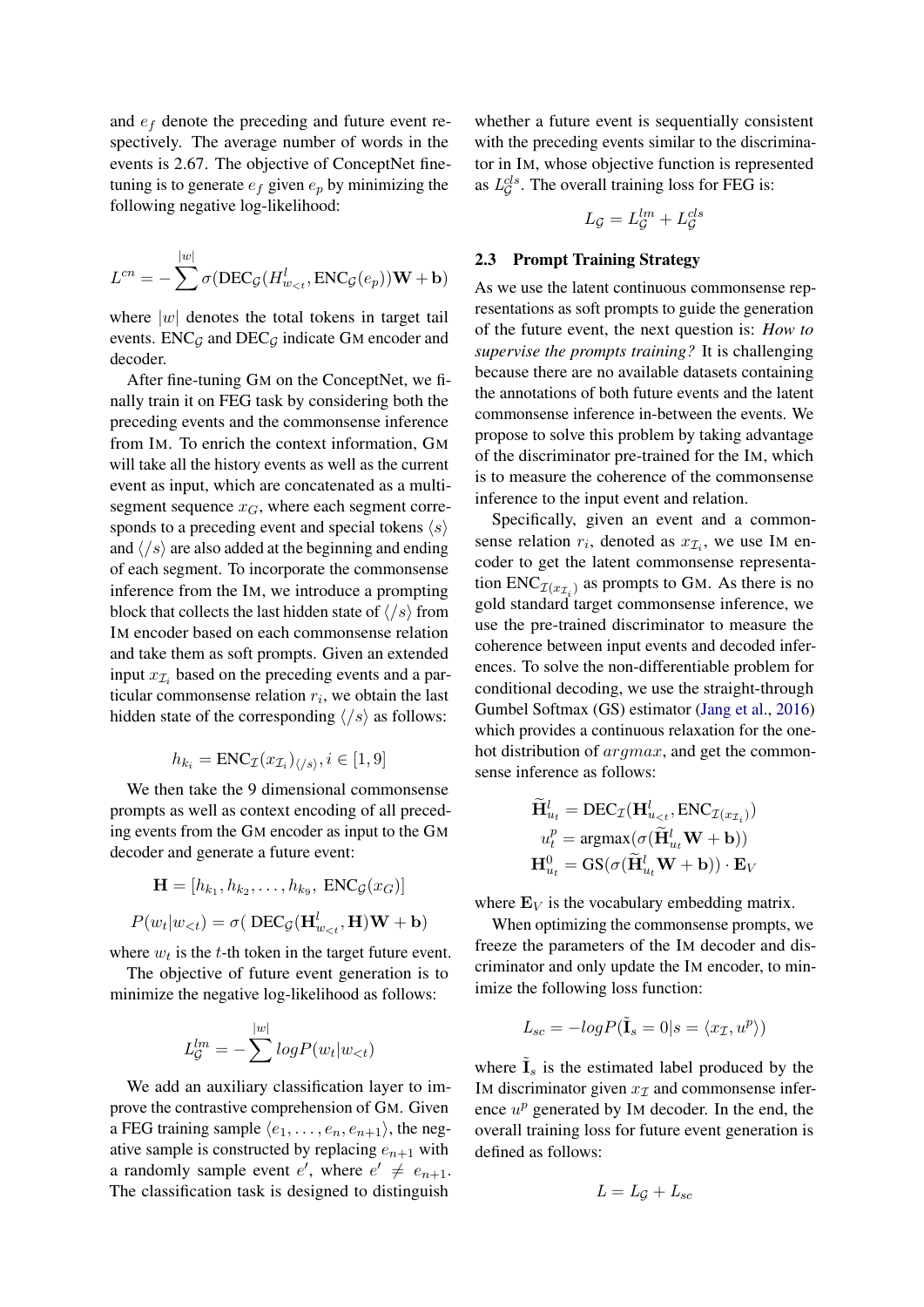# 3 Experiments

## 3.1 Dataset

We evaluate our model on a commonsense story dataset [\(Rashkin et al.,](#page-9-5) [2018\)](#page-9-5), which is constructed based on the ROCStories Corpus, containing 14,738 stories that are claimed to have inner psychology of story characters as a chain of mental states to push the story forward. It has various settings for mental states detection [\(Tan](#page-9-6)[don et al.,](#page-9-6) [2018;](#page-9-6) [Paul and Frank,](#page-9-7) [2019;](#page-9-7) [Otani and](#page-9-8) [Hovy,](#page-9-8) [2019\)](#page-9-8), future event generation [\(Chaturvedi](#page-8-11) [et al.,](#page-8-11) [2017;](#page-8-11) [Wang et al.,](#page-9-9) [2017\)](#page-9-9), story telling [\(Yao](#page-10-1) [et al.,](#page-10-1) [2019;](#page-10-1) [Guan et al.,](#page-8-6) [2020\)](#page-8-6) and story cloze test [\(Mostafazadeh et al.,](#page-9-10) [2016\)](#page-9-10). Here we create two settings for future event generation and story telling respectively. As each story consists of 5 sentences of events, for FEG task, we construct a Common-Event dataset by unfolding each story and taking the  $i$ -th sentence as the current event, all previous sentences as history context, and the next sentence as the future event. For story telling, we simply give the first sentence of each story as a start event and have the models generate all follow-up events.

# 3.2 Baselines

We use the following approaches as baselines as they are commonly used in various generation tasks and have achieved the state-of-the-art performance. Pointer Generator with coverage [\(See et al.,](#page-9-11) [2017\)](#page-9-11) uses a hybrid pointer-generator network using coverage to keep track of repeat tokens to discourage repetition. GPT-2 (Finetune) is fine-tuned on event dataset [\(Mostafazadeh](#page-9-10) [et al.,](#page-9-10) [2016\)](#page-9-10) GPT-2 model following [\(Guan et al.,](#page-8-6) [2020\)](#page-8-6). GPT-2 (wKG) is a knowledge-enhanced pre-trained model [\(Guan et al.,](#page-8-6) [2020\)](#page-8-6) for commonsense story generation based on GPT-2 model. BART (Fine-tune) [\(Lewis et al.,](#page-8-5) [2020\)](#page-8-5) is based on the pre-trained BART-base model<sup>[5](#page-4-0)</sup> and fine-tuned on the CommonEvent dataset. BART (wKG) is based on the pre-trained BART-base model and fine-tuned on ATOMIC similar to GPT-2 (wKG) before event training.

We also introduce several variants of COEP to study the effectiveness of each main component: (1) COEP w/o CN which omits the ConceptNet fine-tuning on GM to evaluate if implicitly finetuning on sequential knowledge improves FEG. (2) COEP w/o PT which removes prompt training objective  $L_{sc}$  to evaluate the effectiveness of the proposed prompt training strategy, which is equivalent to directly concatenating the prompts without any constraint. (3) COEP w/o CLS which omits the classification task  $L_G^{cls}$  to verify if the contrastive comprehension can promote event generation.

#### 3.3 Evaluation Metrics

We evaluate the experimental results with both automatic metrics and human evaluation. The automatic metrics include: Perplexity (PPL) defined as the exponential average negative log-likelihood evaluating the fluency. Automated metrics to measure the performance of text generation: BLEU [\(Papineni et al.,](#page-9-12) [2002\)](#page-9-12), ROUGE\_L [\(Lin,](#page-9-13) [2004\)](#page-9-13), METEOR [\(Banerjee and Lavie,](#page-8-12) [2005\)](#page-8-12), CIDEr [\(Vedantam et al.,](#page-9-14) [2015\)](#page-9-14), and BERTScore [\(Zhang](#page-10-2) [et al.,](#page-10-2) [2019\)](#page-9-15)<sup>[6](#page-4-1)</sup>. **Repetition-n** [\(Shao et al.,](#page-9-15) 2019) measures the redundancy of stories by computing the average ratio of repetitive  $n$ -grams in generated stories. Distinct-n [\(Li et al.,](#page-8-13) [2016\)](#page-8-13) measures the generation diversity by the ratio of distinct ones within all generated  $n$ -grams.

For human evaluation, we randomly sampled 100 instances from the test set and obtained 400 future events generated by the BART-based models which come top in FEG among the baselines, a variant model w/o PT to investigate the impact of prompt training strategy, and our approach. With the ground-truth, for each instance, we obtain five candidate future events and ask three annotators to rank them based on the logical consistency. Hit@k measures the winning rate of each model by computing the percentage of its ranking landing in top k among the candidates. We also use Spearman's  $\rho$  [\(Spearman,](#page-9-16) [1961\)](#page-9-16) and the **Kendall's**  $\tau$  [\(Kendall,](#page-8-14) [1945\)](#page-8-14) to measure the inter-agreement of annotators.

## 3.4 Evaluation of Future Event Generation

#### 3.4.1 Automatic Evaluation

Table [2](#page-5-0) shows the automatic evaluation of FEG per-formance of all baselines and our approach<sup>[7](#page-4-2)</sup>. We can see that (1) our model significantly outperforms all the baselines and variants based on all evaluation metrics. (2) BART-based models show obvious superiority compared with both Pointer Generator

<span id="page-4-0"></span><sup>&</sup>lt;sup>5</sup>We use the pre-trained BART-base model from Hugginface [https://huggingface.co/facebook/](https://huggingface.co/facebook/bart-base) [bart-base](https://huggingface.co/facebook/bart-base)

<span id="page-4-1"></span><sup>&</sup>lt;sup>6</sup>All these automated metrics are implemented following [\(Hwang et al.,](#page-8-9) [2021\)](#page-8-9)

<span id="page-4-2"></span>We use topk-4 searching strategy to generate future events and commonsense explanations.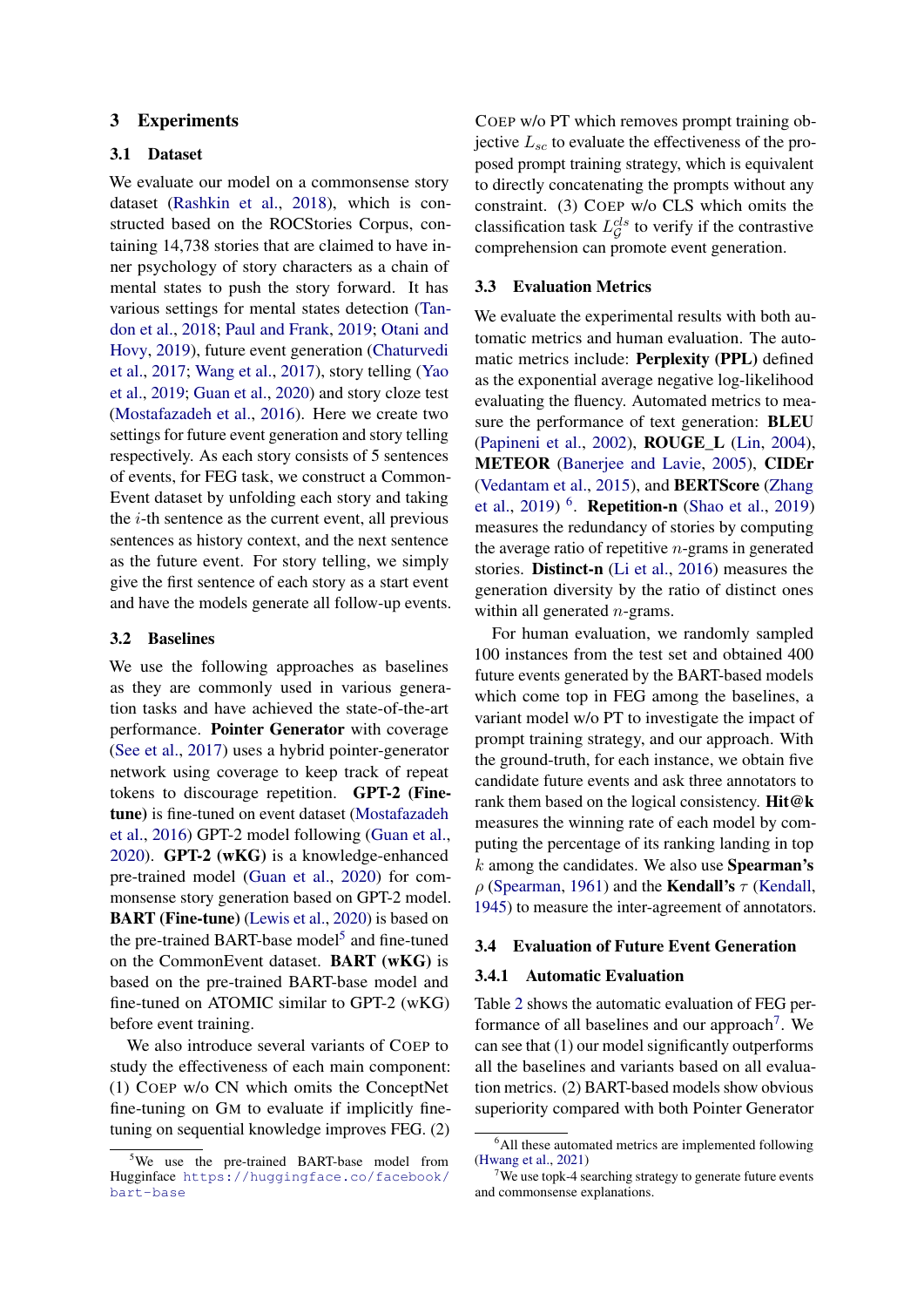<span id="page-5-0"></span>

| <b>Models</b>          | $PPL \downarrow$ | $BLEU-1$ <sup><math>\uparrow</math></sup> | BLEU-2 <sup>+</sup> | BLEU-4 <sup>+</sup> | <b>METEOR</b> <sup>+</sup> | ROUGE_L↑ | $CIDEr+$ | <b>BERTScore</b> <sup>1</sup> |
|------------------------|------------------|-------------------------------------------|---------------------|---------------------|----------------------------|----------|----------|-------------------------------|
| Ptr-Gen                | 25.79            | 5.73                                      | 0.89                | 0.00                | 4.63                       | 6.60     | 0.82     | 38.00                         |
| GPT-2 (Finetune)       | 14.51            | 8.35                                      | 3.98                | 0.67                | 8.95                       | 11.45    | 12.29    | 47.61                         |
| <b>BART</b> (Finetune) | 11.0             | 15.01                                     | 5.79                | 1.60                | 10.66                      | 14.35    | 17.25    | 49.50                         |
| $GPT-2$ (wKG)          | 12.17            | 13.41                                     | 4.37                | 0.80                | 9.75                       | 12.57    | 13.82    | 48.63                         |
| BART (wKG)             | 11.38            | 15.38                                     | 6.13                | 1.75                | 11.01                      | 14.52    | 20.25    | 49.91                         |
| <b>COEP</b>            | 9.62             | 16.31                                     | 6.74                | 1.94                | 11.95                      | 15.36    | 25.30    | 50.72                         |
| $w$ / $o$ PT-CN        | 10.80            | 15.62                                     | 6.29                | 1.79                | 11.27                      | 14.88    | 21.19    | 50.17                         |
| $w$ /o PT              | 10.83            | 15.85                                     | 6.40                | 1.79                | 11.44                      | 14.93    | 21.88    | 50.22                         |
| $w$ / $\circ$ CN       | 10.59            | 15.74                                     | 6.57                | 1.94                | 11.76                      | 15.09    | 24.48    | 50.33                         |
| $w/o$ CLS              | 11.30            | 15.61                                     | 6.35                | 1.82                | 11.43                      | 14.73    | 24.21    | 50.41                         |

Table 2: Automatic evaluation results on FEG task. Bold: the best performance. Underlined: the second place.

and GPT-2 models but still suffer the issue of illogicality, even with conventional KG fine-tuning, which demonstrates the effectiveness of the latent commonsense representations as prompts to future event generation. (3) The highest BERTScore shows that COEP can promote the semantic consistency of generated events, which reveals that our model can effectively capture the commonsense information from KG and apply it to FEG.

Ablation studies on the main components are shown at the bottom of Table [2.](#page-5-0) We can see that (1) without prompt training (w/o PT) which is equivalent to directly concatenating the commonsense prompts and the preceding events, CIDEr and BERTScore drop rapidly. This verifies the effectiveness of the prompt training strategy to maintain semantic consistency. (2) Fine-tuning GM on ConceptNet brings limited improvements. It is consistent with our claim that implicitly fine-tuning the pre-trained language model with KG lacks effective constraints to control the knowledge inferring on downstream tasks. (3) The additional classification task in GM improves the semantic similarity between the events and references, as it uses a related task to enhance the model's contrastive ability.

## 3.4.2 Human Evaluation

<span id="page-5-1"></span>

| Models                 | Hit@1 $(\%)$ | $Hit@2(\%)$ | ρ    |
|------------------------|--------------|-------------|------|
| <b>BART</b> (Finetune) | 3.34         | 16.70       | 0.23 |
| BART (wKG)             | 2.00         | 12.34       | 0.24 |
| COEP (w/o PT)          | 2.00         | 33.34       | 0.29 |
| <b>COEP</b>            | 19.33        | 63.00       | 0.28 |
| Golden Story           | 72.67        | 86.67       | 0.44 |

Table 3: Human evaluation results for FEG.

The human evaluation results on generated events are shown in Table [3,](#page-5-1) we can see (1) our model achieves a relatively unanimous high rank only second to the ground truth. 19.33 percentage of events are rated as the most consistent results, and 63 percentage of events are rated as top 2 results. (2) The performance gaps are even larger than that of automatic evaluation. That is, the actual achievements of our proposed model are more than our expectation, the automatic metrics need further improvements. (3) Spearman's  $\rho$  calculates the inter agreement between annotators on the rankings of each model and Kendall's  $\tau$  computes the agreement on all instances. It seems that the ranking of Golden Story achieves a relatively high consistency among annotators while other models get even performance which is acceptable to consider the human evaluations are convincing. We have an average Kendall's  $\tau$  of 0.412, which shows moderate agreement among annotators on the sort of 5 candidates in each instance.

#### 3.5 Evaluation of Story Telling

To further investigate the commonsense inferring ability of proposed models, we also provide the performance of several models on story telling task. Different from GPT-2 based models, which produce next tokens autogressively until the end of story, BART-based models generate next sentences step by step till the last event. Since each story in ROCStories dataset contains 5 sentences, we use the first sentence as the start event and make the models to recurrently generate 4 future events to complete it. The results are shown in Table [4.](#page-6-0) Our model achieves the best performance based on almost all metrics except CIDEr, because it relies on low-frequency words rather than the semantic consistency between sentences. The lowest repetition-4 and highest distinct-4 scores indicate that our approach can also generate more diverse and specific events, demonstrating the effectiveness of two sub-model designs combined via prompting.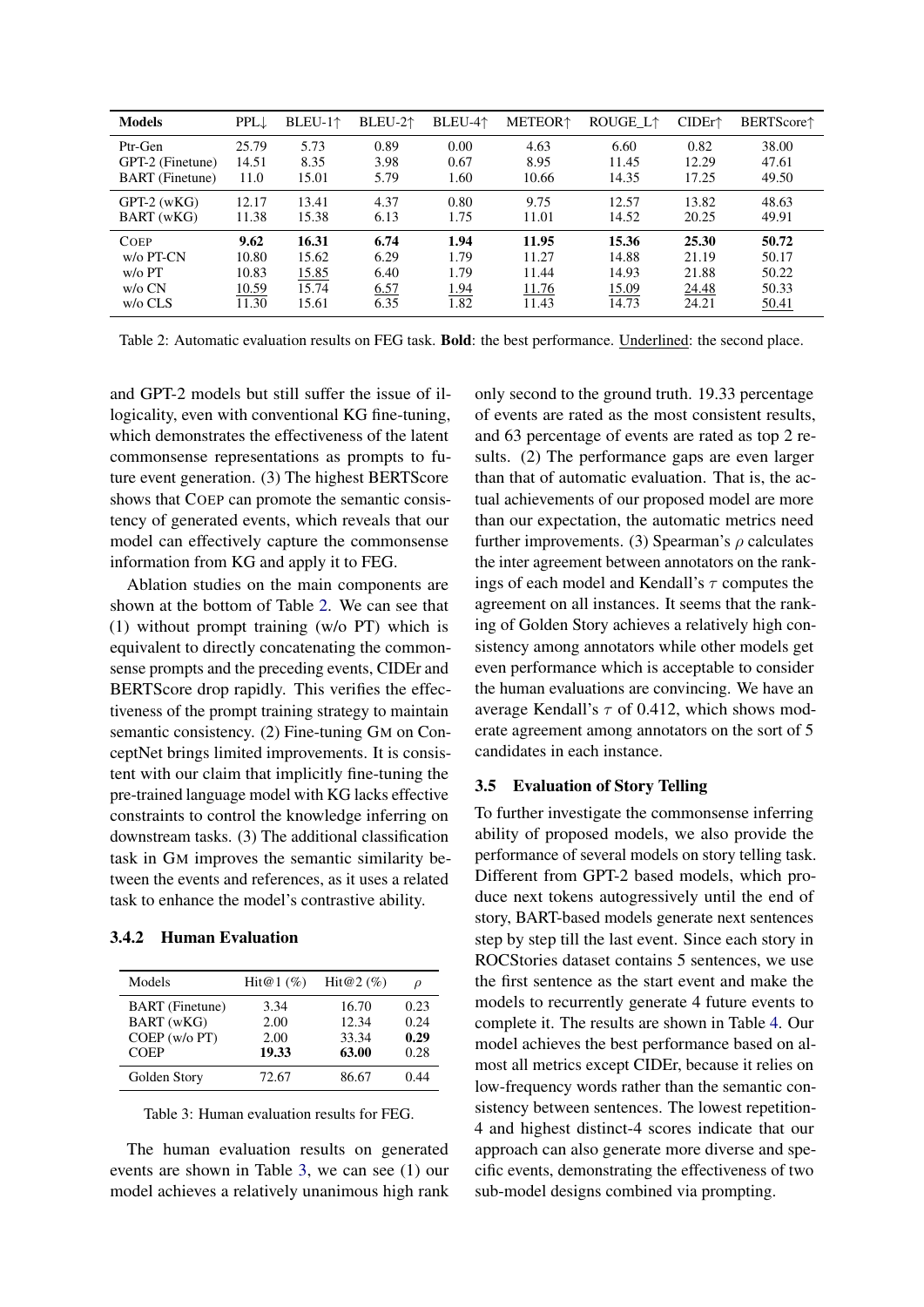<span id="page-6-0"></span>

| <b>Models</b>          | BLEU-1 <sup>↑</sup> | BLEU-2 <sup>+</sup> | <b>METEOR</b> <sup>+</sup> | $CIDEr^*$ | BertScore↑ | $Repetition-4l$ | Distinct- $4\uparrow$ |
|------------------------|---------------------|---------------------|----------------------------|-----------|------------|-----------------|-----------------------|
| GPT-2 (Finetune)       | 17.02               | 5.43                | 11.75                      | 6.84      | 50.50      | <u>5.73</u>     | 90.32                 |
| $GPT-2$ (wKG)          | 17.69               | 5.78                | 12.35                      | 8.87      | 50.97      | 6.05            | 91.75                 |
| <b>BART</b> (Finetune) | 20.53               | 5.86                | 14.23                      | 17.01     | 50.32      | 9.44            | 84.01                 |
| BART (wKG)             | 20.18               | 7.81                | 13.96                      | 17.31     | 51.13      | 8.48            | 81.31                 |
| <b>COEP</b>            | 22.32               | 7.85                | 14.98                      | 17.14     | 52.16      | 1.96            | 98.82                 |

Table 4: Automatic evaluation on Story Telling task. Bold: the best performance. Underlined: the second place.

3.6 Analysis of Commonsense Prompts

<span id="page-6-1"></span>

| Relation        |                                     | Automatic | Human  |        |  |
|-----------------|-------------------------------------|-----------|--------|--------|--|
|                 | <b>BERTScore</b><br><b>BLEU-2/4</b> |           | Task#1 | Task#2 |  |
| xNeed           | 6.12/1.59                           | 50.12     | 0.55   | 0.22   |  |
| x Attr          | 6.06/1.54                           | 50.09     | 0.62   | 0.48   |  |
| <b>x</b> Effect | 6.30 / 1.71                         | 50.08     | 0.46   | 0.35   |  |
| xReact          | 6.25/1.60                           | 50.15     | 0.47   | 0.39   |  |
| xWant           | 6.10 / 1.55                         | 49.98     | 0.75   | 0.63   |  |
| xIntent         | 6.09/1.50                           | 49.98     | 0.86   | 0.68   |  |
| oEffect         | 6.13 / 1.64                         | 50.05     | 0.66   | 0.51   |  |
| oReact          | 6.10 / 1.60                         | 50.09     | 0.57   | 0.49   |  |
| oWant           | 6.10 / 1.52                         | 50.04     | 0.74   | 0.54   |  |

Table 5: Automatic and human evaluations results on FEG task with different commonsense prompts.

We conduct an additional ablation study on the impact of commonsense prompts based on different commonsense relations. We compare the future event generation performance of our approach based on the commonsense prompt from each dimension, as shown in the left columns in Table [5.](#page-6-1) We can see that among the 9-dimensional commonsense prompts, *xEffect* is the most effective one, and even shows better performance than BART (wKG) in Table [2](#page-5-0) which is implicitly enhanced with all dimensions of commonsense knowledge.

As the commonsense prompts can also be explained by decoding them into textual commonsense inference with IM decoder, we further evaluate the commonsense prompts based on the correctness of the textual explanations with human evaluation. We design two tasks for annotators to judge: Task #1: *whether the explanation is coherent with input preceding events* and Task #2: *whether the explanation provides necessary information for generated events*, where 1 stands for yes and 0 is for no. The right columns in Table [5](#page-6-1) show the average answer scores on randomly sampled 100 instances. We can see that (1) our model can generate reasonable and coherent explanations on 9 dimensions of commonsense relations, especially xIntent, which shows the highest correlation with

input events. (2) The explanations serve as a bridge between preceding events and future events, as their score is highly correlated, which well supports our explicitly explainable framework. We find an interesting phenomenon that human evaluations show that the most correlated commonsense explanations come from xIntent relation, but the automatic evaluation results considering only xIntent prompt are rather low. It reveals that although the IM performs well in commonsense reasoning, how to effectively integrating such information in downstream tasks still has a long way to go, which motivates our future work on model's explainability.

# 4 Case Study

# 4.1 Qualitative Comparison

Table [6](#page-7-0) presents several examples with future events generated by various methods, which indicates that our approach consistently generates more reasonable and coherent future events than the baselines. For example, given that *Ron wants to learn about sports (curveball)*, COEP will generate a future event suggesting him to *ask a coach for help*. We also observe that our approach can also capture the turning points. Considering the second example, the explanation shows that Jack needs to study, but *he went to the party the day just before the test* leads to his failure in the test.

# 4.2 Error Analysis

We also present some typical errors made by our model in Table [7.](#page-7-1) It shows that although COEP significantly outperforms the baselines and variants in generating reasonable future events, it still makes some errors, such as improper synonym (*bike & motorcycle*), chaotic regional relations (*Mexico & Europe*) and opposite understanding of contexts (*yes & no* to the same content). Especially the last case, it shows our framework makes yet reasonable but different understanding about preceding events, which is actually not the model's fault, but due to the open ending. It also demonstrates that human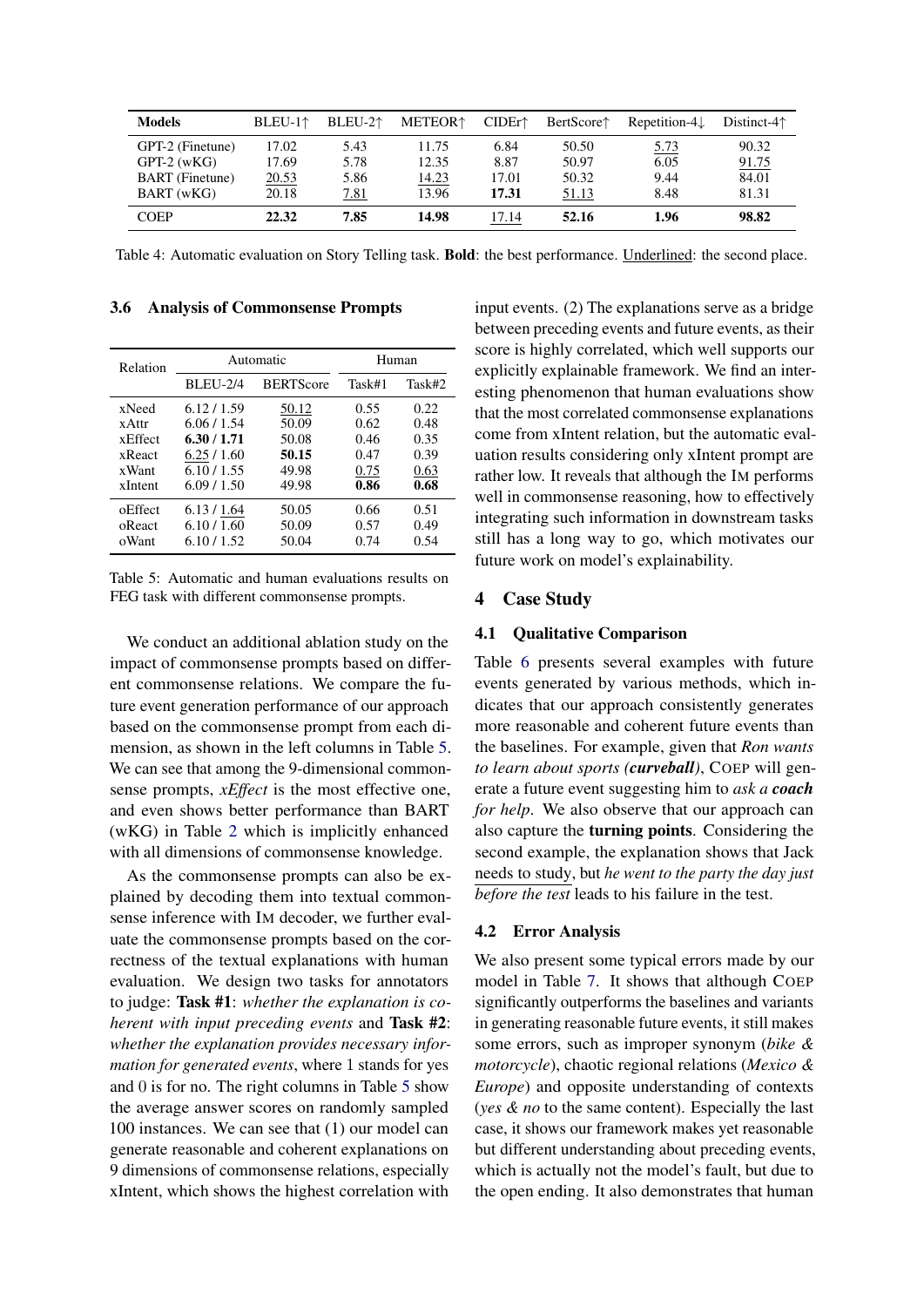<span id="page-7-0"></span>

| Context:<br>Current Event: | None.<br>Ron needed to learn how to <b>throw</b><br>a curveball.            |
|----------------------------|-----------------------------------------------------------------------------|
| <b>Future Event:</b>       | He ended up consulting his high school's<br><b>coach</b> for advice.        |
| $GPT-2$ (wKG):             | I told my friend I would play with him.                                     |
| BART (FT):                 | He decided to go to the <i>doctor</i> .                                     |
| BART (wKG):                | He decided to try out for the team.                                         |
| $C$ OEP:                   | He went to the <b>coach</b> and asked for help.                             |
| Explanations:              | xAttr: determined, curious;                                                 |
|                            | xEffect: gets exercise;                                                     |
| Context:                   | Jack was taking his <b>SAT</b> test on friday.                              |
|                            | He studied hard all week. On Thursday<br>he was invited to a <b>party</b> . |
| Current Event:             | He knew he should not but he went                                           |
|                            | to the party anyway.                                                        |
| Future Event:              | Jack <b>did poorly</b> on the test because                                  |
|                            | he was too sleepy to concentrate.                                           |
| $GPT-2$ (wKG):             | He had a good weekend and a great time.                                     |
| BART (FT):                 | He had a <i>great time</i> .                                                |
| BART (wKG):                | Jack had a great time at the party.                                         |
| COEP:                      | Jack did not study for his test and he                                      |
|                            | failed the test!                                                            |
| Explanations:              | xNeed: to study;                                                            |
|                            | xEffect: gets nervous                                                       |

Table 6: Generated future events from different models. Bold phrases denote key information coherent with inputs. *Italic* words donate *improper* events which is illogical or neutral. Underlined words denote effective explanations for event generation from COEP.

evaluation is still necessary for measuring logical coherence in event generation tasks.

# 5 Related Work

Future Event Generation Pre-trained language models such as GPT [\(Radford et al.,](#page-9-1) [2019;](#page-9-1) [Brown](#page-8-4) [et al.,](#page-8-4) [2020\)](#page-8-4), BART [\(Lewis et al.,](#page-8-5) [2020\)](#page-8-5), T5 [\(Raffel](#page-9-17) [et al.,](#page-9-17) [2019\)](#page-9-17) have shown the effectiveness in generation tasks such as text summarization [\(Gupta](#page-8-15) [et al.,](#page-8-15) [2021\)](#page-8-15) and machine translation [\(Radford et al.,](#page-9-1) [2019\)](#page-9-1). Compared with such tasks of which the inputs have contained sufficient information to generate the desired output, future event generation is an open-ended generation task and especially requires commonsense inferences to generate logically consistent output. Previous studies on this task explored context clues and commonsense KG based pre-training to enforce the model to generate reasonable and coherent stories [\(Guan et al.,](#page-8-16) [2019,](#page-8-16) [2020;](#page-8-6) [Xu et al.,](#page-10-0) [2020;](#page-10-0) [Ammanabrolu et al.,](#page-8-7) [2020\)](#page-8-7). However, simply fine-tuning PLMs on commonsense KGs cannot guarantee that it can retain the capability of commonsense inference when it's finetuned for future event generation, and the coverage

<span id="page-7-1"></span>

| Input:<br>COEP: | Tom always wanted a <i>motorcycle</i> . Tom went<br>to his local Harley Davidson dealership.<br>Tom picked up a <i>bike</i> he liked.                                                           |
|-----------------|-------------------------------------------------------------------------------------------------------------------------------------------------------------------------------------------------|
| Input:<br>COEP: | In 1996, my parents tooks a trip to <i>Europe</i> .<br>They went on a trip to <i>Mexico</i> .                                                                                                   |
| Input:          | Mark was so in love with his girlfriend.<br>Mark was going to propose to her tonight.<br>He took her out to the nicest place in town.<br>Mark got down on one knee and ask her<br>to marry him. |
| Next Event:     | She said no she stopped loving him<br>months ago.                                                                                                                                               |
| $'$ OEP:        | She said yes and Mark was so happy!                                                                                                                                                             |

Table 7: Typical errors made by our model. *Italic* words denote the improper synonym replacement or regional inclusion relation. Underlined words represent a totally different but reasonable event compared with ground truth.

of the KGs is also uncontrollable. In stark contrast, our approach explicitly generates commonsense explanations and takes the commonsense representations as prompts to generate coherent future events.

Prompt Tuning Prompt tuning [\(Brown et al.,](#page-8-4) [2020\)](#page-8-4) is a simple yet effective mechanism for learning "soft prompts" from PLMs to perform specific downstream tasks. The prompts are usually continuous representations from a frozen model which typically refer to a task description and/or several canonical examples [\(Shin et al.,](#page-9-18) [2020;](#page-9-18) [Reynolds](#page-9-19) [and McDonell,](#page-9-19) [2021;](#page-9-19) [Li and Liang,](#page-9-20) [2021;](#page-9-20) [Lester](#page-8-17) [et al.,](#page-8-17) [2021\)](#page-8-17). There are two significant differences between our work and previous studies. First, instead of learning task-oriented prompts as previous studies did, we propose to generate all types of latent commonsense representations based on preceding events and take them as instance-level prompts to guide FEG. Second, the prompts in our model are independent vectors attached to contextual representations of input events, while above prompts are partial inner representations in pre-trained models (e.g., prefix of hidden states in a layer). It can keep the commonsense prompts customized for each instance.

# 6 Conclusion and Future Work

In this paper, we propose a novel FEG framework name COEP which infers commonsense knowledge as soft prompts to enhance the logicality of future event generation. There are two key components: 1) commonsense Inference Model (IM) and 2) event Generation Model (GM). We initialize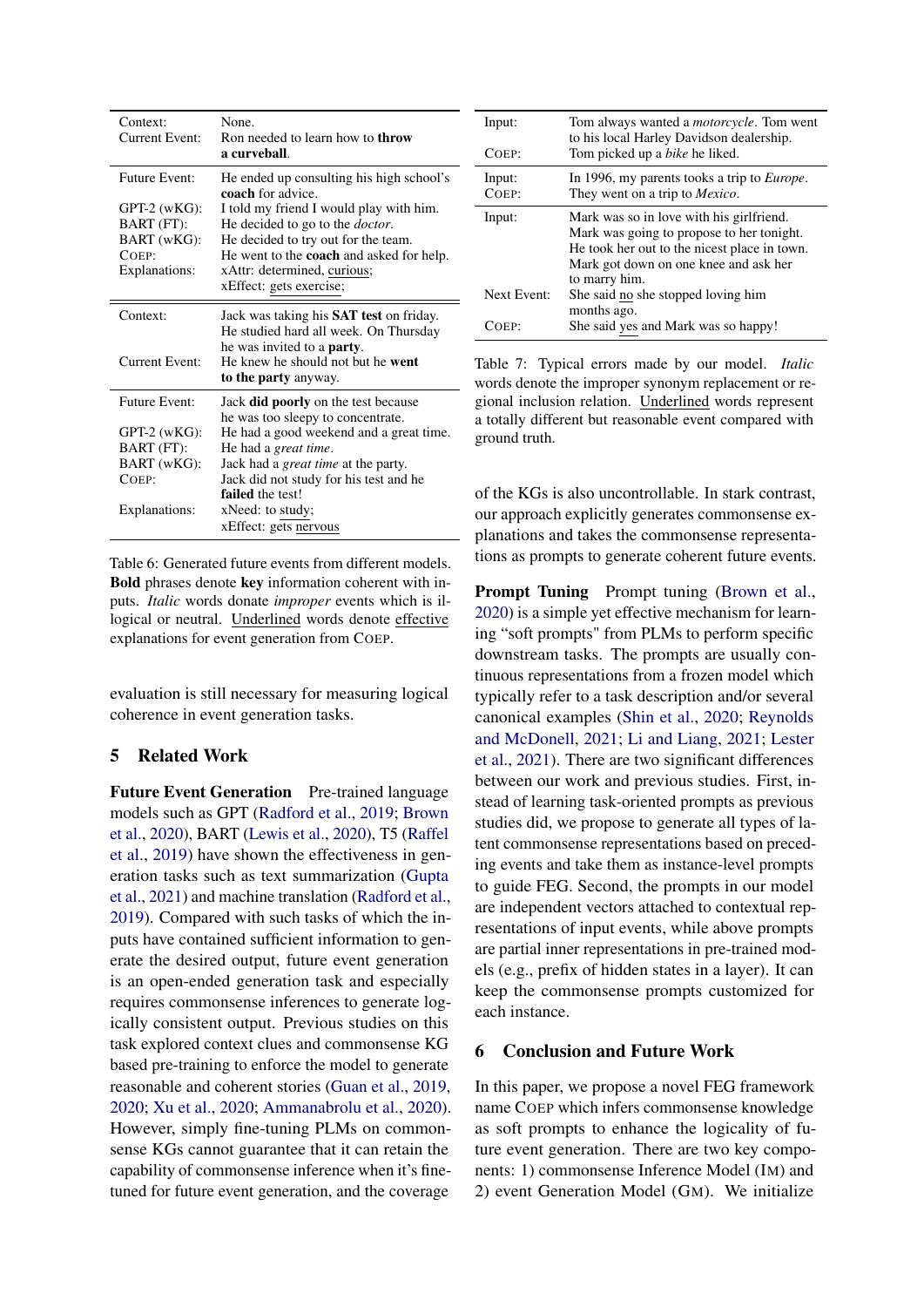the components by inheriting a BART-base model pre-trained on a large corpus. Two different KG are used to fine-tune the models for commonsense reasoning and sequential inference separately. The soft prompts are supervised by a pre-optimized discriminator in IM and the corresponding latent representations can be decoded into textual descriptions, which provide explanations and justification for the future event. Extensive experiments on an opendomain event story dataset show that our model can outperform strong baselines in FEG. Automatic and manual evaluations substantiate the contextual and logical coherence of generated events.

For future work, it would be very interesting to migrate the architecture to a more advanced pretraining model like GPT-3, like achieving the commonsense knowledge in a Few-Shot way or Zero-Shot way to decrease training costs. The pluggable design of the prompting framework is extensible because we can update IM and GM separately without re-training the whole model, and we would like to explore its application on other generation tasks like summarization and dialogue generation.

# References

- <span id="page-8-7"></span>Prithviraj Ammanabrolu, Wesley Cheung, William Broniec, and Mark O Riedl. 2020. Automated storytelling via causal, commonsense plot ordering. *arXiv preprint arXiv:2009.00829*.
- <span id="page-8-12"></span>Satanjeev Banerjee and Alon Lavie. 2005. Meteor: An automatic metric for mt evaluation with improved correlation with human judgments. In *Proceedings of the acl workshop on intrinsic and extrinsic evaluation measures for machine translation and/or summarization*, pages 65–72.
- <span id="page-8-2"></span>Chandra Bhagavatula, Ronan Le Bras, Chaitanya Malaviya, Keisuke Sakaguchi, Ari Holtzman, Hannah Rashkin, Doug Downey, Scott Wen-tau Yih, and Yejin Choi. 2019. Abductive commonsense reasoning. *arXiv preprint arXiv:1908.05739*.
- <span id="page-8-8"></span>Antoine Bosselut, Hannah Rashkin, Maarten Sap, Chaitanya Malaviya, Asli Celikyilmaz, and Yejin Choi. 2019. Comet: Commonsense transformers for automatic knowledge graph construction. In *Proceedings of the 57th Annual Meeting of the Association for Computational Linguistics*, pages 4762–4779.
- <span id="page-8-4"></span>Tom B Brown, Benjamin Mann, Nick Ryder, Melanie Subbiah, Jared Kaplan, Prafulla Dhariwal, Arvind Neelakantan, Pranav Shyam, Girish Sastry, Amanda Askell, et al. 2020. Language models are few-shot learners. *arXiv preprint arXiv:2005.14165*.
- <span id="page-8-11"></span>Snigdha Chaturvedi, Haoruo Peng, and Dan Roth. 2017. Story comprehension for predicting what hap-

pens next. In *Proceedings of the 2017 Conference on Empirical Methods in Natural Language Processing*, pages 1603–1614.

- <span id="page-8-3"></span>Jacob Devlin, Ming-Wei Chang, Kenton Lee, and Kristina Toutanova. 2018. Bert: Pre-training of deep bidirectional transformers for language understanding. *arXiv preprint arXiv:1810.04805*.
- <span id="page-8-0"></span>Angela Fan, Mike Lewis, and Yann Dauphin. 2018. Hierarchical neural story generation. In *Proceedings of the 56th Annual Meeting of the Association for Computational Linguistics (Volume 1: Long Papers)*, pages 889–898.
- <span id="page-8-1"></span>Angela Fan, Mike Lewis, and Yann Dauphin. 2019. Strategies for structuring story generation. In *Proceedings of the 57th Annual Meeting of the Association for Computational Linguistics*, pages 2650– 2660.
- <span id="page-8-6"></span>Jian Guan, Fei Huang, Zhihao Zhao, Xiaoyan Zhu, and Minlie Huang. 2020. A knowledge-enhanced pretraining model for commonsense story generation. *Transactions of the Association for Computational Linguistics*, 8:93–108.
- <span id="page-8-16"></span>Jian Guan, Yansen Wang, and Minlie Huang. 2019. Story ending generation with incremental encoding and commonsense knowledge. In *Proceedings of the AAAI Conference on Artificial Intelligence*, volume 33, pages 6473–6480.
- <span id="page-8-15"></span>Anushka Gupta, Diksha Chugh, Rahul Katarya, et al. 2021. Automated news summarization using transformers. *arXiv preprint arXiv:2108.01064*.
- <span id="page-8-9"></span>Jena D Hwang, Chandra Bhagavatula, Ronan Le Bras, Jeff Da, Keisuke Sakaguchi, Antoine Bosselut, and Yejin Choi. 2021. On symbolic and neural commonsense knowledge graphs.
- <span id="page-8-10"></span>Eric Jang, Shixiang Gu, and Ben Poole. 2016. Categorical reparameterization with gumbel-softmax. *arXiv preprint arXiv:1611.01144*.
- <span id="page-8-14"></span>Maurice G Kendall. 1945. The treatment of ties in ranking problems. *Biometrika*, 33(3):239–251.
- <span id="page-8-17"></span>Brian Lester, Rami Al-Rfou, and Noah Constant. 2021. The power of scale for parameter-efficient prompt tuning. *arXiv preprint arXiv:2104.08691*.
- <span id="page-8-5"></span>Mike Lewis, Yinhan Liu, Naman Goyal, Marjan Ghazvininejad, Abdelrahman Mohamed, Omer Levy, Veselin Stoyanov, and Luke Zettlemoyer. 2020. [BART: Denoising sequence-to-sequence pre](https://doi.org/10.18653/v1/2020.acl-main.703)[training for natural language generation, translation,](https://doi.org/10.18653/v1/2020.acl-main.703) [and comprehension.](https://doi.org/10.18653/v1/2020.acl-main.703) In *Proceedings of the 58th Annual Meeting of the Association for Computational Linguistics*, pages 7871–7880, Online. Association for Computational Linguistics.
- <span id="page-8-13"></span>Jiwei Li, Michel Galley, Chris Brockett, Jianfeng Gao, and William B Dolan. 2016. A diversity-promoting objective function for neural conversation models.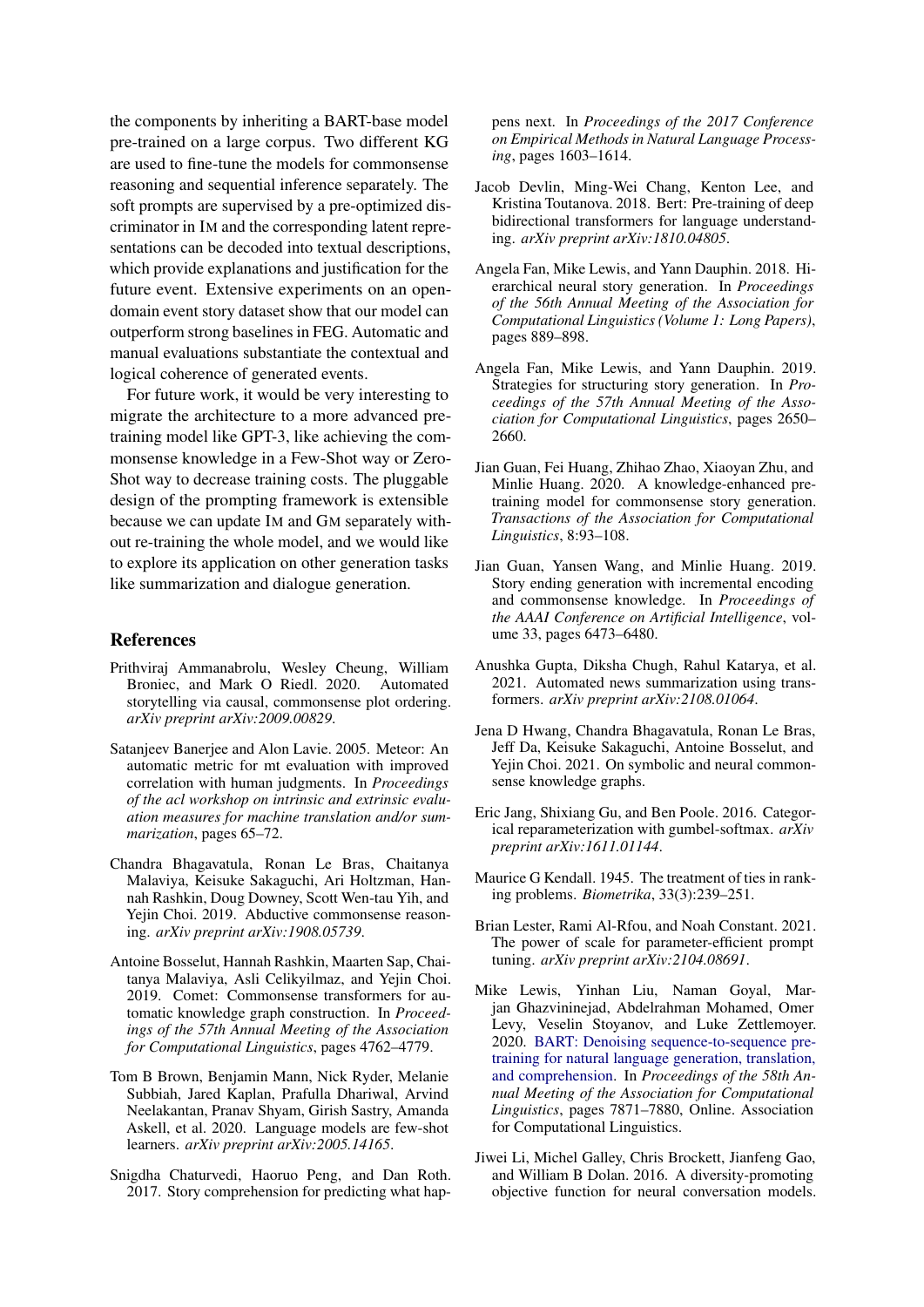In *Proceedings of the 2016 Conference of the North American Chapter of the Association for Computational Linguistics: Human Language Technologies*, pages 110–119.

- <span id="page-9-20"></span>Xiang Lisa Li and Percy Liang. 2021. Prefixtuning: Optimizing continuous prompts for generation. *arXiv preprint arXiv:2101.00190*.
- <span id="page-9-13"></span>Chin-Yew Lin. 2004. Rouge: A package for automatic evaluation of summaries. In *Text summarization branches out*, pages 74–81.
- <span id="page-9-3"></span>Lara Martin, Prithviraj Ammanabrolu, Xinyu Wang, William Hancock, Shruti Singh, Brent Harrison, and Mark Riedl. 2018. Event representations for automated story generation with deep neural nets. In *Proceedings of the AAAI Conference on Artificial Intelligence*, volume 32.
- <span id="page-9-10"></span>Nasrin Mostafazadeh, Nathanael Chambers, Xiaodong He, Devi Parikh, Dhruv Batra, Lucy Vanderwende, Pushmeet Kohli, and James Allen. 2016. [A cor](https://doi.org/10.18653/v1/N16-1098)[pus and cloze evaluation for deeper understanding of](https://doi.org/10.18653/v1/N16-1098) [commonsense stories.](https://doi.org/10.18653/v1/N16-1098) In *Proceedings of the 2016 Conference of the North American Chapter of the Association for Computational Linguistics: Human Language Technologies*, pages 839–849, San Diego, California. Association for Computational Linguistics.
- <span id="page-9-8"></span>Naoki Otani and Eduard Hovy. 2019. Toward comprehensive understanding of a sentiment based on human motives. In *Proceedings of the 57th Annual Meeting of the Association for Computational Linguistics*, pages 4672–4677.
- <span id="page-9-12"></span>Kishore Papineni, Salim Roukos, Todd Ward, and Wei-Jing Zhu. 2002. Bleu: a method for automatic evaluation of machine translation. In *Proceedings of the 40th annual meeting of the Association for Computational Linguistics*, pages 311–318.
- <span id="page-9-7"></span>Debjit Paul and Anette Frank. 2019. Ranking and selecting multi-hop knowledge paths to better predict human needs. *arXiv preprint arXiv:1904.00676*.
- <span id="page-9-1"></span>Alec Radford, Jeffrey Wu, Rewon Child, David Luan, Dario Amodei, and Ilya Sutskever. 2019. Language models are unsupervised multitask learners. *OpenAI blog*, 1(8):9.
- <span id="page-9-17"></span>Colin Raffel, Noam Shazeer, Adam Roberts, Katherine Lee, Sharan Narang, Michael Matena, Yanqi Zhou, Wei Li, and Peter J Liu. 2019. Exploring the limits of transfer learning with a unified text-to-text transformer. *arXiv preprint arXiv:1910.10683*.
- <span id="page-9-5"></span>Hannah Rashkin, Antoine Bosselut, Maarten Sap, Kevin Knight, and Yejin Choi. 2018. [Modeling](https://doi.org/10.18653/v1/P18-1213) [naive psychology of characters in simple common](https://doi.org/10.18653/v1/P18-1213)[sense stories.](https://doi.org/10.18653/v1/P18-1213) In *Proceedings of the 56th Annual Meeting of the Association for Computational Linguistics (Volume 1: Long Papers)*, pages 2289– 2299, Melbourne, Australia. Association for Computational Linguistics.
- <span id="page-9-19"></span>Laria Reynolds and Kyle McDonell. 2021. Prompt programming for large language models: Beyond the few-shot paradigm. In *Extended Abstracts of the 2021 CHI Conference on Human Factors in Computing Systems*, pages 1–7.
- <span id="page-9-4"></span>Maarten Sap, Ronan Le Bras, Emily Allaway, Chandra Bhagavatula, Nicholas Lourie, Hannah Rashkin, Brendan Roof, Noah A Smith, and Yejin Choi. 2019. Atomic: An atlas of machine commonsense for ifthen reasoning. In *Proceedings of the AAAI Conference on Artificial Intelligence*, volume 33, pages 3027–3035.
- <span id="page-9-11"></span>Abigail See, Peter J Liu, and Christopher D Manning. 2017. Get to the point: Summarization with pointer-generator networks. *arXiv preprint arXiv:1704.04368*.
- <span id="page-9-15"></span>Zhihong Shao, Minlie Huang, Jiangtao Wen, Wenfei Xu, and Xiaoyan Zhu. 2019. Long and diverse text generation with planning-based hierarchical variational model. In *Proceedings of the 2019 Conference on Empirical Methods in Natural Language Processing and the 9th International Joint Conference on Natural Language Processing (EMNLP-IJCNLP)*, pages 3257–3268.
- <span id="page-9-18"></span>Taylor Shin, Yasaman Razeghi, Robert L Logan IV, Eric Wallace, and Sameer Singh. 2020. Autoprompt: Eliciting knowledge from language models with automatically generated prompts. *arXiv preprint arXiv:2010.15980*.
- <span id="page-9-0"></span>Vered Shwartz, Peter West, Ronan Le Bras, Chandra Bhagavatula, and Yejin Choi. 2020. Unsupervised commonsense question answering with selftalk. *arXiv preprint arXiv:2004.05483*.
- <span id="page-9-16"></span>Charles Spearman. 1961. " general intelligence" objectively determined and measured.
- <span id="page-9-2"></span>Robyn Speer, Joshua Chin, and Catherine Havasi. 2017. Conceptnet 5.5: An open multilingual graph of general knowledge. In *Proceedings of the AAAI Conference on Artificial Intelligence*, volume 31.
- <span id="page-9-6"></span>Niket Tandon, Bhavana Dalvi Mishra, Joel Grus, Wentau Yih, Antoine Bosselut, and Peter Clark. 2018. Reasoning about actions and state changes by injecting commonsense knowledge. *arXiv preprint arXiv:1808.10012*.
- <span id="page-9-14"></span>Ramakrishna Vedantam, C Lawrence Zitnick, and Devi Parikh. 2015. Cider: Consensus-based image description evaluation. In *Proceedings of the IEEE conference on computer vision and pattern recognition*, pages 4566–4575.
- <span id="page-9-9"></span>Zhongqing Wang, Yue Zhang, and Ching Yun Chang. 2017. Integrating order information and event relation for script event prediction. In *Proceedings of the 2017 Conference on Empirical Methods in Natural Language Processing*, pages 57–67.